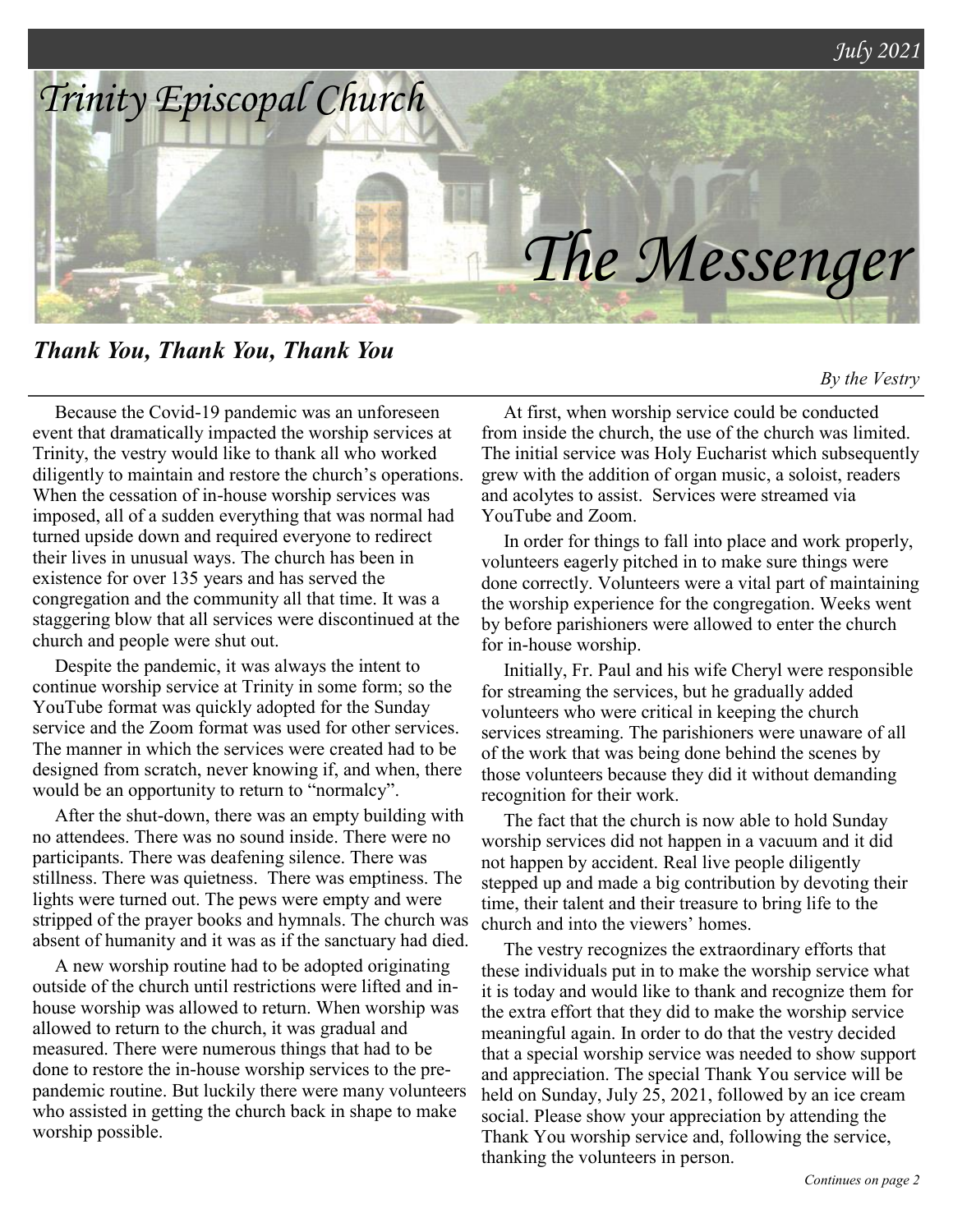My twin sister and I were the youngest of six children, born into a Roman Catholic, working-class family from Maine. A brutal winter convinced my parents to move to California with the three older siblings. My dad worked at Kaiser Steel for 25 years and we grew up in the sleepy college town of La Verne, in eastern Los Angeles County.

I met my first husband, Mark, through mutual friends, while attending community college. Mark and I married and two years later our son, Matt, was born. Mark and I were married for eight years before ending our marriage.

Upon leaving my childhood home, I stopped going to church, but during this time I never stopped believing in God. The birth of my son was the first time when I felt the hand of God directly in my life. I then realized that God has a calling for everyone and I was being called to something.

Eventually, I moved to the High Desert and found employment at Costco Wholesale where I worked for seventeen years. I was a part-time cake decorator and worked my way up to Bakery Manager.

I met Mark, my current husband (yes, both my husbands were/are named Mark) in 1994, married in 1996, and we eventually relocated to our current home in Apple Valley. After a time, I decided that I wanted to go back to church and found St. Timothy's Episcopal Church

in 2006. Upon walking into the church, I felt at home. Here was a church with tradition, rituals, and hymns that were similar to those of my upbringing but was so much more welcoming than any church experience I had ever encountered. I immediately knew I wanted to join The Episcopal Church.

I was part of many ministries during my years at St. Tim's, with two of those years serving as the Senior Warden through a transition period. It was during this time that I discerned a calling to the priesthood. I had earned an Associate of Arts degree in 2003 and return to school at California State University at San Bernardino. I graduated in June 2015, with a Bachelor of Arts degree in Communications and a concentration in Human Communications. I earned a Master of Divinity degree from Claremont School of Theology and graduated from Bloy House Seminary in 2020. I was ordained to the Holy Order of Deacons in June 2020, and the Holy Order of Priests in January 2021.

I am thrilled to be starting my ministry at Trinity Episcopal Church in beautiful Redlands. I look forward to falling in love with the good people of Trinity, serving your needs the best I can, and journeying with you as we grow in our relationships with God.

| Trinity Episcopal Church                                                                | The Rev. Pete Wright<br><b>Vestry:</b>                                  |  |
|-----------------------------------------------------------------------------------------|-------------------------------------------------------------------------|--|
| 419 S. Fourth Street,<br>Redlands CA 92373                                              | Nancy Doss, Senior Warden, (909) 228-1336,<br>dossnancy2@aol.com        |  |
| (909) 793-2014, office@episcopalredlands.org<br>www.episcopalredlands.org               | Françoise Van Horn, Junior Warden (909) 557-5216<br>fdvanhorn@gmail.com |  |
| Staff:                                                                                  | Wendy Weniger, Treasurer<br>finance@episcopalredlands.org               |  |
| The Rev. Paul Price, Rector, (909) 748-5027<br>frpaul@episcopalredlands.org             | Andrew Christopherson, (909) 855-5834<br>andrewchristopherson@gmail.com |  |
| The Rev. Liz Piraino, (760) 646-0467<br>lpiraino@episcopalredlands.org                  | Michael Deen (909) 868-8754<br>santoslhalper0536@gmail.com              |  |
| Cheryl Desloge, Parish Administrator<br>office@episcopalredlands.org                    | Judith Hunt, (909) 557-3683<br>judithhunt1@msn.com                      |  |
| Diane Green Salley, TEPs Director, (909) 748-5041<br>dgreensalley@episcopalredlands.org | Denise Jury, (909) 503-8973<br>denise_jury@msn.com                      |  |
| Jeffrey H. Rickard, Minister of Music, (909) 748-5092,<br>jeffreyhrickard@aol.com       | Matt Marnell, (909) 496-4111<br>matthewattorne1@sbcglobal.net           |  |
| <b>Assisting Clergy:</b>                                                                | Paul Simpson (253) 272-7561<br>prsmpsn@yahoo.com                        |  |
| The Rev. Birbal Haldar<br>The Rev. Cn. Louis Hemmers, Rector Emeritus                   | PaulThompson (310) 245-9223<br>paulthompson559@yahoo.com                |  |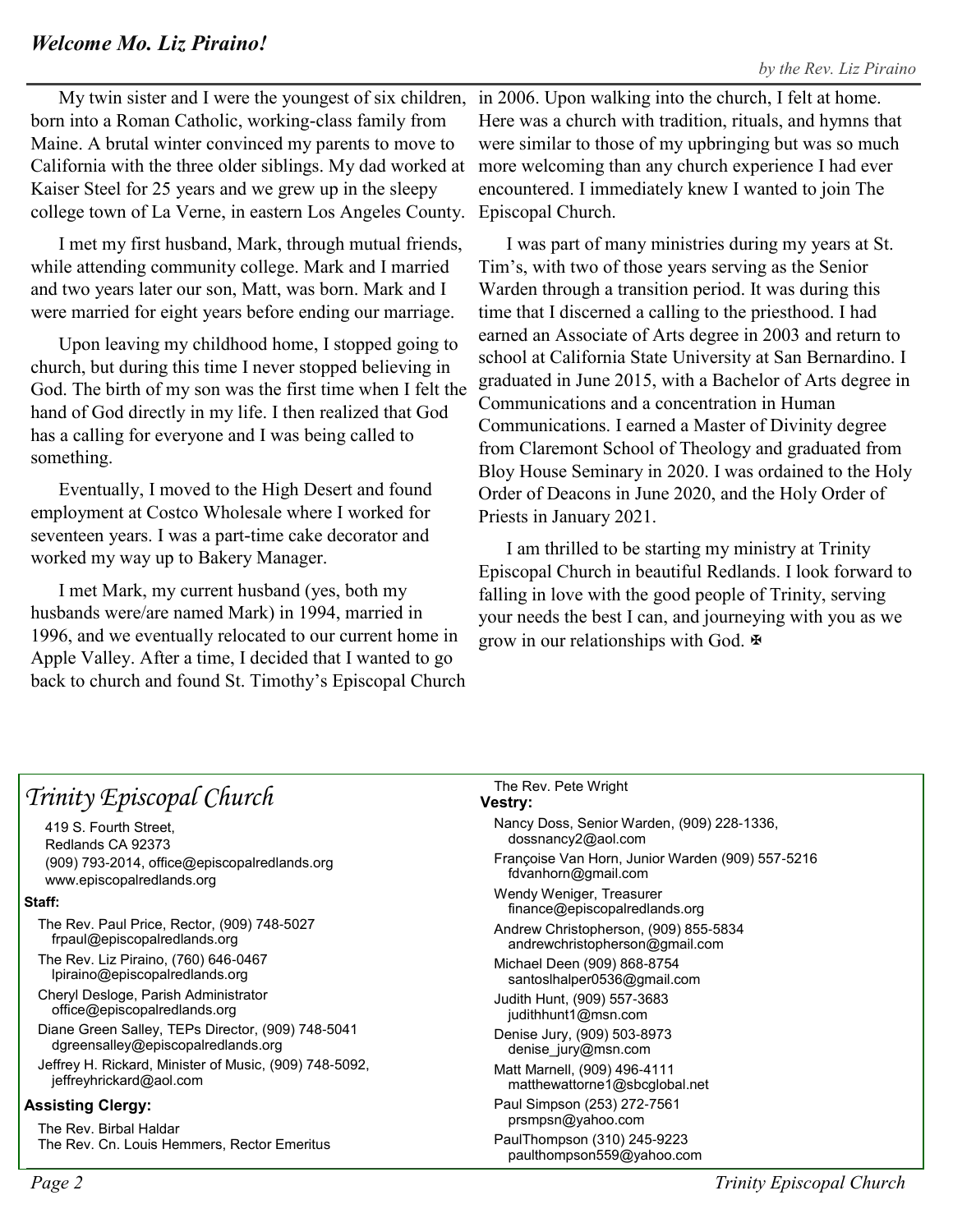Do you remember March of 2020? Some of it is fuzzy for me. It wasn't March so much as it was February. I remember hearing and reading about this new virus that started in China that was tremendously virulent. It was so bad that it was putting people in the hospital almost as soon as they had symptoms. I was a little scared about it but I knew that it was on mainland China and it wouldn't make it over here to the U.S.

It was close to March that we heard about the first cases here on United States soil. They were up north, as I recall, in Washington State. How could we get this virus? We now had a name for it, the Coronavirus, AKA Covid-19. It we could name it; we could defeat it. About the second week of March, I remember that we were starting to hear that the world was facing a pandemic not unlike the 1918 Spanish Flu pandemic. We lost over 25 million people to the Spanish Flu. People started to get scared, and we were told that there would be limits on what we could do as a people.

It was March 15 that we held our last service at Trinity that year. It was Lent 3. Thomas Melton set his iPhone up to live stream the service on YouTube. We were thinking that we had some time to figure out how we would do this before we couldn't be together as a worshiping community. But we didn't. That week the bishop along with our government, told us that we had to shelter in place. We had to close the doors of the church. We had to quickly come up with a plan to continue worship online and the means to execute it.

Sunday, March 22, Thomas came to our house. Cheryl and I met him outside with social distancing and masks. He set up his laptop and I had set the liturgy. I had to figure out how to get the information to everyone quickly that we would be holding services online. Fortunately, the week prior I was able to get a few things done on our computer systems at the church so that Cheryl Desloge and I could work from home. I set up remote access to Cheryl's computer and told her how to get to it from home. I also set up our phone systems to ring our cellphones. Cheryl has been monitoring mail and the calls from home 24/7 since then.

Since we had the access, we could get to the e-Blast that we send out weekly. This e-Blast would be one of the most important since we couldn't get to our office to write letters and we couldn't get to the post office to deliver them if we could. We set up a regular email that went out

twice a week to keep everyone informed about what was happening at the church. Our services would be live streamed through YouTube, just as we did on March 15th.

Back to that Sunday, March the 22nd: Thomas and I held our first off campus Morning Prayer service with my wife Cheryl as our first lector. The liturgy and the pdf of the service were posted on our website. The next service we held online was our healing service on March 25. While I don't have the video of our first service, I do of that one. We had 91 people join or watch that healing service. The next Sunday we had 140 computers joining or viewing the service. I say computers because we don't know how many people were watching with their families.

Since then, we have been continuing to stream our worship services through YouTube and posting our liturgies for the services on our website. At the beginning of all this we had no clue how we would be able to continue worship without being together as a community. The bishop told the congregations of the Diocese that if we were to hold online worship, be prepared to continue to do so after the pandemic.

We have had to learn to do this while presenting worship online. The first challenge was just figuring out what we needed to get this done. The second challenge came when YouTube changed it's software and we had to as well. Through these challenges, we have been able to bring better video and sound to our viewers. We have been able to expand what we do to include music and our soloist. While there is still much to do and opportunities for improvement, over all we have been able to provide a worship experience to people locally and from Hawaii to Juneau and to Cape Cod. **₩** 

## *Thank You*

*Continued from page 1*

The vestry also recognizes that each and every parishioner who supported the church during the lockdown should also be thanked for showing their support by submitting their pledge and by tuning into Zoom and YouTube to listen to the services that were being streamed. It is not an accident that the church is able to reopen and begin in-house worship again. It is because of the extraordinary devotion that the congregation and